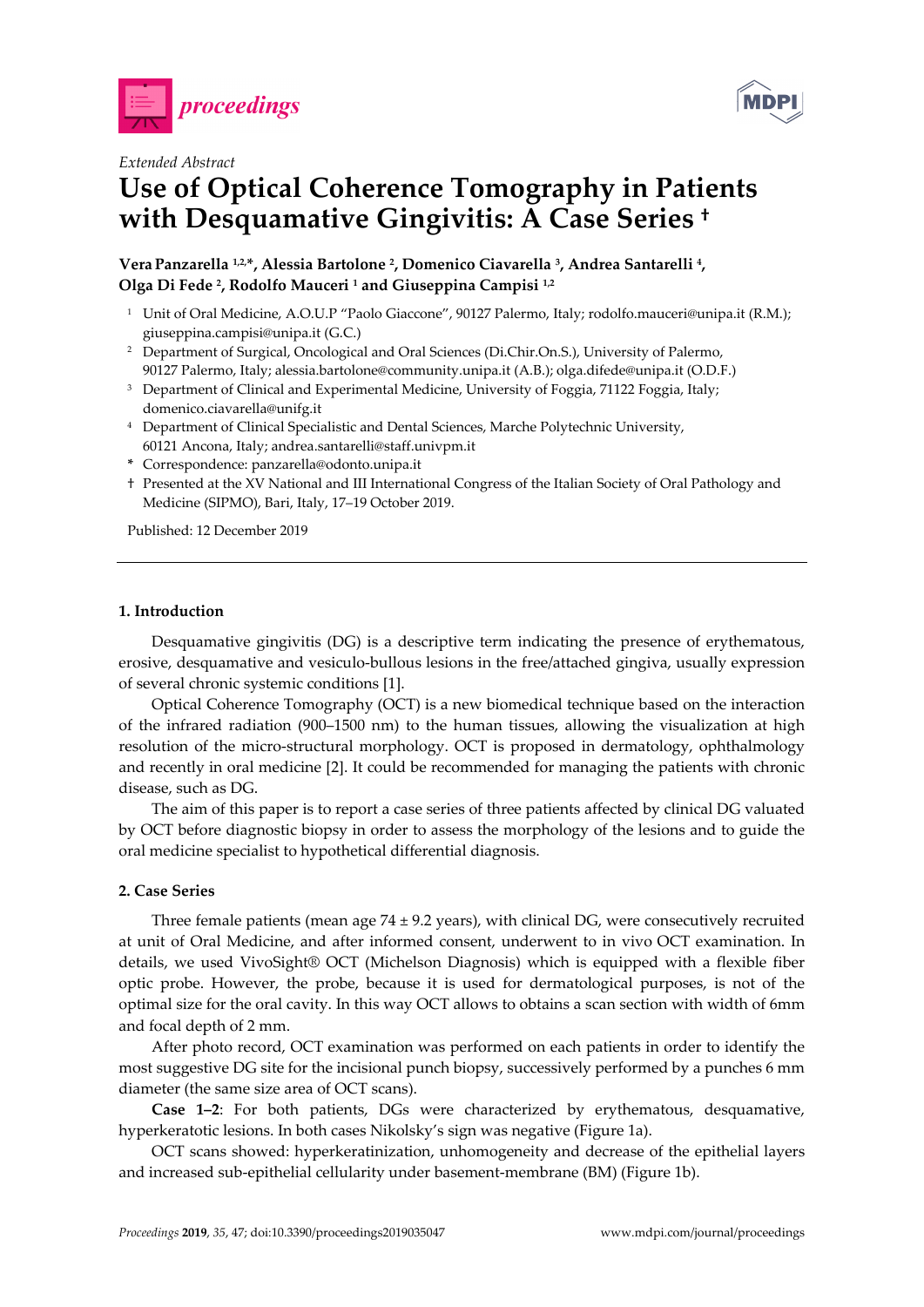

**Figure 1. (Case 1)** (**a**) Atrophic-erosive, desquamative and hyperkeratotic DG, (biopsy site underlined); (**b**) OCT scan of the same site of punch biopsy, with morphological details.

**Case 3:** DG showed erythematous, desquamative, hyperkeratotic areas, associated with a positive Nikolsky's sign (Figure 2a).

OCT scan showed a compact epithelial layer entirely separated from the BM by interposed fluid that appears dark, and potentially suggestive of a sub-epithelial blister (Figure 2b) [3].



**Figure 2. (Case 3)** (**a**) Atrophic-erosive, hyperkeratotic and vesicular DG, (biopsy site underlined); (**b**) OCT scan shows evident detachment of the epithelium from BM zone.

Histological reports of **Case 1** and **2** were Oral Lichen Planus; whereas **Case 3** was Mucous Membrane Pemphigoid (MMP).

#### **3. Conclusions**

We presented three patients with similar clinical-features of DGs, that showed a morphological diversity by OCT investigation.

In details, in **case 1–2** were present an alteration of epithelial layers with a greater sub-epithelial cellularity, reported in OCT scans could be evocative of a chronic inflammatory infiltrate, usually histologically described in OLP.

In **case 3** it was a clear evidence of a sub-epithelial blister that could early guider the clinician to a diagnosis sub-epithelial vesicular-bullous pathologies (I.E MMP).

The results of our study, although reported to a small simple size, prompt a potential use of OCT in clinical management of DG. In particular, for preliminary assessment of the lesions, in order to suggest a more specific sites for histological investigation.

**Conflicts of Interest:** The authors declare no conflict of interest.

#### **References**

- 1. Lo Russo, L.; Fierro, G.; Guiglia, R.; Compilato, D.; Testa, N.F.; Lo Muzio, L.; Campisi, G. Epidemiology of desquamative gingivitis: Evaluation of 125 patients and review of the literature. *Int. J. Dermatol.* **2009**, *48*, 1049–1052. doi:10.1111/j.1365-4632.2009.04142.x.
- 2. Huang, D.; Swanson, E.A.; Lin, C.P.; Schuman, J.S.; Stinson, W.G.; Chang, W.; Hee, M.R.; Flotte, T.; Gregory, K.; Puliafito, C.A.; et al. Optical coherence tomography. *Science* **1991**, *254*, 1178–1181.